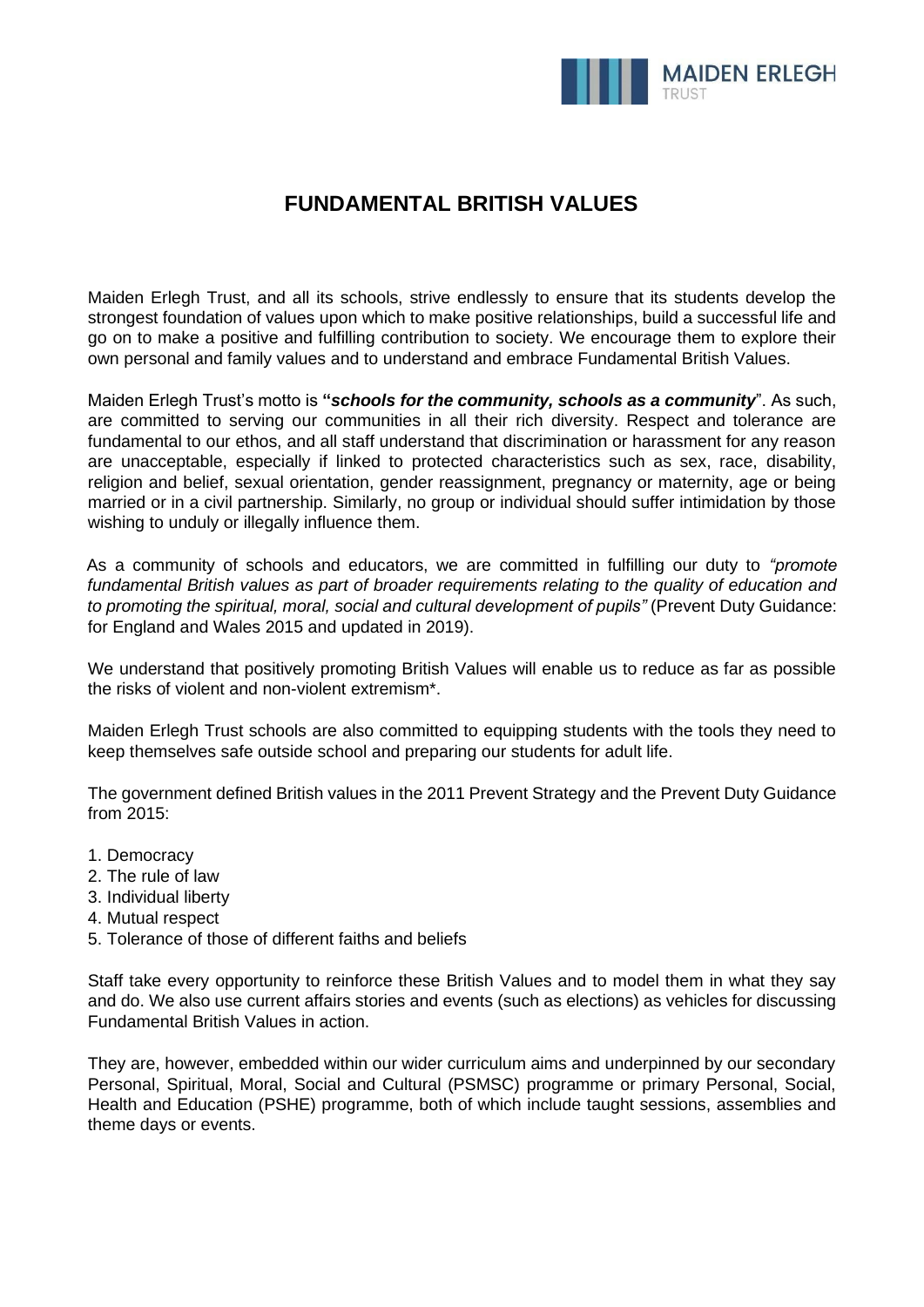

Here are some examples:

## **Democracy**

- Students are given opportunities to participate in student democratic structures such as Year Group and School Councils.
- PSMSC/PSHE explores various aspects of democracy and uses events as a vehicle to do this in practice (eg: elections).
- History teaches about the history of democracy in Britain but also how people have fought to preserve it.
- Other subjects also teach aspects and impacts of democracy (eg: geography, business studies, religion and philosophy etc).
- Students contribute to the strategic direction of the school through surveys and focus groups.

# **The Rule of Law**

- Across the curriculum, students are taught the value of, and reasons behind, laws: that they govern and protect us, that they come with responsibilities for us and that they involve consequences when rules are broken.
- The importance of rules to the safety and success of our community is reinforced on a daily basis: in tutor periods, assemblies, lesson routines etc, and in the way we behave towards each other and our community and environment.
- In the way we uphold our expectations and policies, we also show students that we enforce rules fairly and expect students to take responsibility for their mistakes.
- Students are taught about specific laws in a range of subjects eg: in Relationships and Sex, and Drugs Education, in Religion and Philosophy or Religious Studies, in ICT or in the Technologies.
- They learn about the risks of extremism and radicalisation in Religion and Philosophy or Religious Studies and PSMSC/PSHE.

# **Individual Liberty**

- Students are actively encouraged to make reasoned choices and take responsibility for their decisions, knowing that they are in a safe and supportive environment with clear boundaries.
- Students are given opportunities to discuss and understand their rights and personal freedoms and given advice on how to exercise these appropriately and safely eg: through esafety sessions, through PSMSC/PSHE and assemblies.
- We provide a range of opportunities for students to develop themselves eg: through trying new activities, volunteering in school or in the wider community, participating in clubs and trips or taking on leadership roles in school. We are proud of how many choose to spend their time constructively.